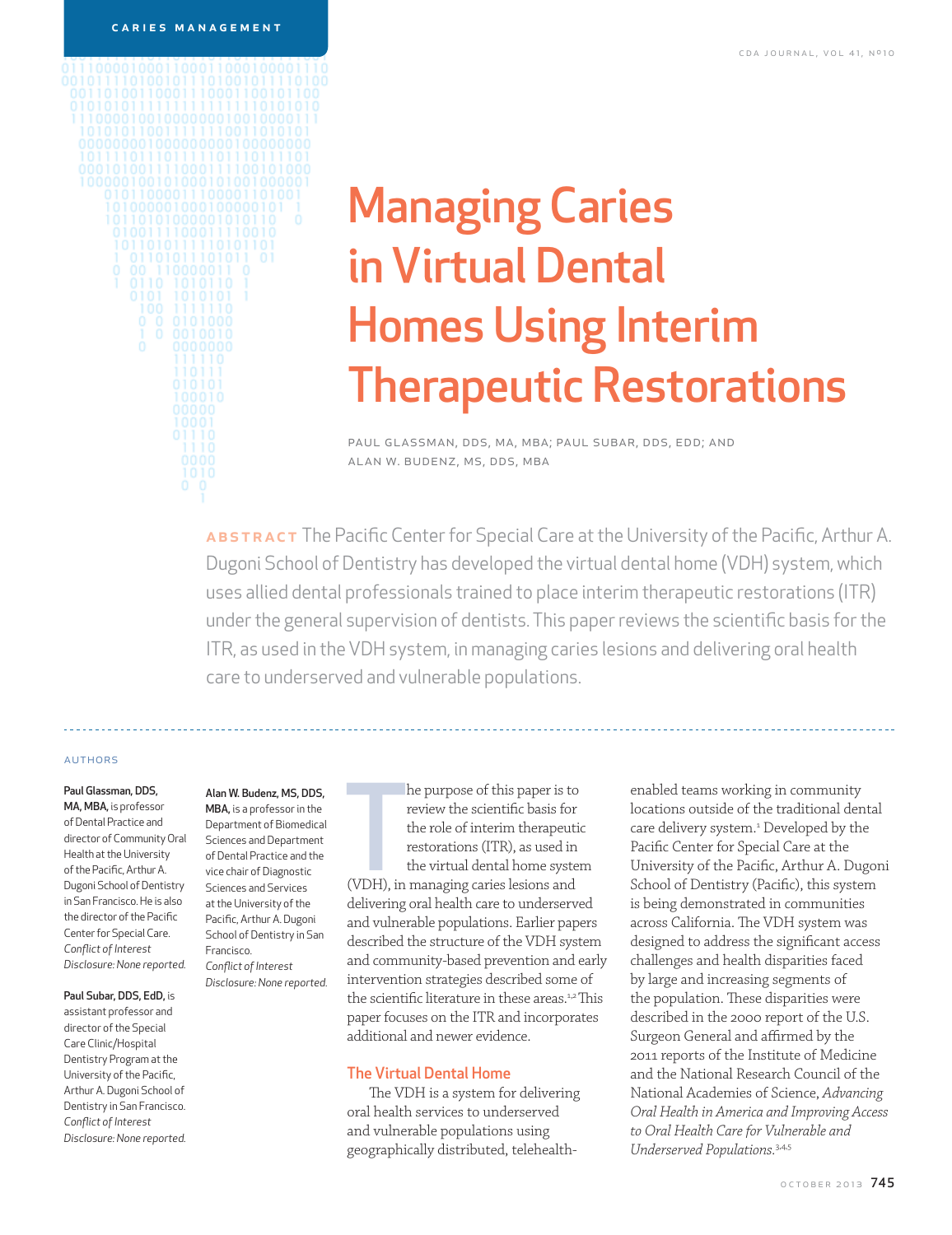By creating a VDH in sites throughout California, Pacific is delivering oral health services in locations where traditionally underserved people live, work, play, go to school and receive social services. This system promotes collaboration between dentists in dental offices and clinics and communitybased allied dental professionals. This system redefines the use of the term "dental home" to include the entire geographically distributed, collaborative, telehealth-facilitated system of care. The VDH provides all the ingredients of the health home, including health education and promotion activities, tracking of patient needs and experiences, help with navigation of the health system, referral for advanced work when needed and integration of oral health issues into the educational, social and general health environment where it is being used. The system also puts dentists at the head of the distributed team, and most importantly, it brings muchneeded services to individuals who might otherwise receive no care. Equipped with portable imaging equipment and an Internet-based dental record system, the allied dental professionals working in the VDH system collect electronic dental records including radiographs, photographs, charts of dental findings and dental and medical histories, and upload the information to a secure website where the records are reviewed by a collaborating dentist. The dentist reviews the patient's information and creates a dental treatment plan.

# ITRs in the VDH System

In addition to collecting diagnostic information, delivering health promotion and prevention education, performing preventive procedures and providing case management services, allied professionals in the VDH system are trained to place ITRs. It should be noted that "interim therapeutic restoration" as used in the VDH system is the term developed by the American Academy of Pediatric Dentistry (AAPD) in its *Policy on Interim Therapeutic* Restorations (ITR).<sup>6</sup> As described in that document, and discussed later in this paper, this term is used to describe the technique referred to more broadly in the literature as atraumatic restorative treatment (ART). The new term, ITR, is used by the AAPD to emphasize the

# this system promotes collaboration between dentists in dental offices and clinics and community-based allied dental professionals.

provisional nature of the restoration. Allied dental professionals in the VDH demonstration project are placing ITRs under general supervision of dentists in the Health Workforce Pilot Project (HWPP) authorized by the California Office of Statewide Health Planning and Development (OSHPD).<sup>7,8</sup>

The VDH system has trained allied dental professionals to place ITRs under the general supervision of dentists. In this system, the dentist determines that a particular tooth should have a specific ITR (i.e., which tooth and surfaces are to be treated) and provides instructions to the allied dental professional to place the restoration. The allied dental professional then places the interim restoration without the dentist being present in the treatment location. These steps conform

to the definition of general supervision in California law where general supervision means supervision of dental procedures based on instructions given by a licensed dentist but not requiring the physical presence of the supervising dentist during the performance of those procedures.<sup>9,10</sup>

In the VDH system, dentists use a specific set of criteria to determine which teeth should have an ITR placed. The criteria are based on both patient factors and tooth factors as listed below.

# *Patient Factors*

- The patient's American Society of Anesthesiologists Physical Status Classification (ASA status) is Class III or less.
- $\blacksquare$  The patient is cooperative enough to have the restoration placed without the need for special protocols (i.e., sedation or physical support).
- $\blacksquare$  The patient or responsible party has provided consent for the procedure.
- $\blacksquare$  The patient reports that the tooth is asymptomatic, or if there is mild sensitivity to sweet, hot or cold, that the sensation stops within seconds of the stimulus being removed.

# *Tooth Factors*

- $\blacksquare$  The cavity must be accessible without the need for creating access using a dental handpiece.
- $\blacksquare$  The margins of the cavity must be accessible so that clean noncarious margins can be obtained around the entire periphery of the cavity with the use of hand instruments.
- $\blacksquare$  The depth of the lesion must be more than 2 mm from the pulp on radiographic examination or must be judged by the dentist to be a shallow lesion.
- The tooth must be restorable and not have other significant pathology.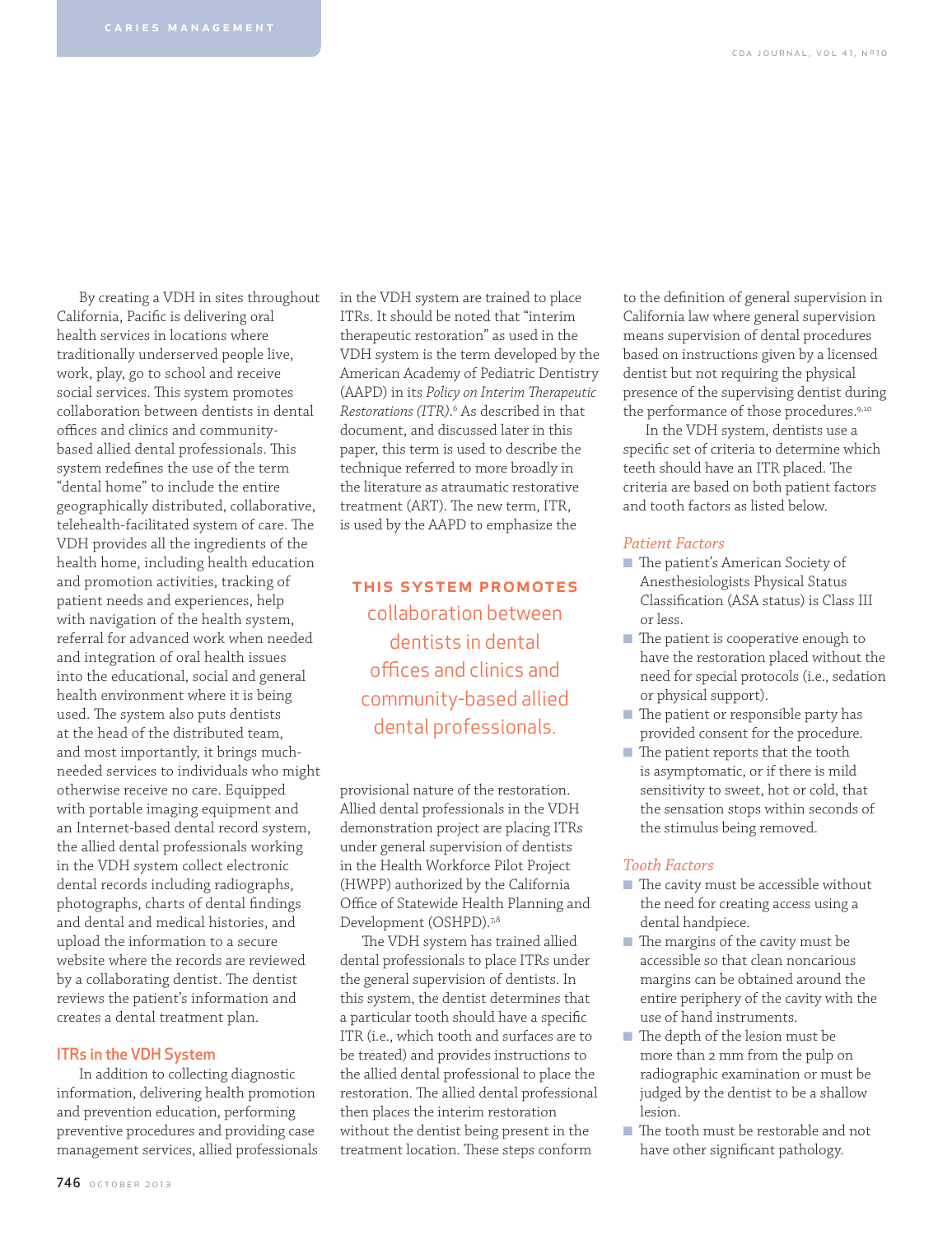Once a dentist determines the need and instructs the allied dental professional to place an ITR in a specific tooth, an appointment is scheduled for that procedure to be completed. The specific technique being used in the VDH system involves removing soft material from the cavity with hand instruments only while avoiding removal of any material from the pulpal floor in all but superficial lesions. Care is taken to obtain clean, noncarious margins. The tooth is then cleaned, conditioned and a high-viscosity, glass-ionomer restorative material is placed in the cavity.

# Diffusion of Innovation

While there is extensive literature on the history and effectiveness of the ART and ITR techniques, many dentists are not aware of this literature and were trained at a time when principles of caries disease management differed from the current scientific understanding. It is well known that "diffusion of innovation" takes a long time and practice patterns are not easily changed, even in the face of knowledge about new scientific understanding.<sup>11,12</sup> In fact, a recent publication about dentists' use of evidence-based guidelines concluded that "ingrained practice behavior based on personal clinical experience that differed substantially from evidence-based recommendations resulted in a rejection of these recommendations."13 However, the legal environment for defining standards of care is changing and it is becoming increasingly important for oral health professionals to understand and practice according to the current scientific basis for the procedures they perform.<sup>14,15</sup>

Equally important to the diffusion of innovation is the adoption of new scientific findings and recommendations into dental education. Much of dental

education is still based on the onedirectional flow of information from the faculty to the students, versus a problembased learning system. Professionals educated in the one-directional flow manner have greater difficulty in accepting and adopting new techniques and recommendations. However, the knowledge and acceptance of the ART and ITR techniques by dental school faculty, with subsequent incorporation into the dental student curriculum, has fortunately been slowly growing. In a

equally important to the diffusion of innovation is the adoption of new scientific findings and recommendations into dental education.

survey of U.S. general dental practitioners conducted in 2003, 55 percent reported having received some form of dental school education in the ART technique in lectures, laboratory exercises and/ or hands-on clinical experiences.<sup>16</sup> Additionally, 67 percent of the survey respondents reported performing ART procedures at least sometimes (44 percent often to very often) and 40 percent desired further training on ART techniques. In a similar survey conducted in the United Kingdom in 2005, 42 percent of respondents reported awareness of ART techniques and most used true or modified ART techniques in their practices.<sup>17</sup> The greatest adoption of ART and ITR techniques has been in Latin American countries. In 2009, more than 95 percent of Brazilian dental schools continues on 750

reported teaching the ART technique and it is widely and routinely used throughout most Central and South American countries, from Mexico to Chile.<sup>18,19</sup> Currently, the vast majority of dental schools in the U.S. are participating in CAMBRA coalitions, which are expanding education in risk assessment, medical management and minimally invasive dentistry and where teaching students about the principles described in this paper is included.

# History of ART, ITR and Sealing Cavities

The ART technique for treatment of carious lesions has been used in many countries around the world since its introduction in Tanzania in the mid-1980s. Similar techniques are referred to as ITRs and as "sealing cavities." The world literature on ART has been extensively reviewed.<sup>20</sup> In fact, the World Health Organization has produced a training manual for public health workers titled *How to Carry Out Atraumatic Restorative Treatment (ART) on Decayed Teeth.*<sup>21</sup> The WHO manual describes a simple technique that "can be implemented by properly trained personnel with even nondental backgrounds," even "under field conditions where there is a lack of electricity and modern dental facilities." The technique described involves the use of "hand instruments only (no electric drills used) for widening cavity openings and for excavating soft, decayed tissue from within the cavity, followed by the application of an adhesive dental material, usually a highviscosity glass ionomer filling material, into the cavity and over the adjacent pits and fissures."

The AAPD has adopted the term interim therapeutic restoration. As described in the AAPD *Policy on Interim Th erapeutic Restorations,* ITR techniques are almost identical to ART techniques,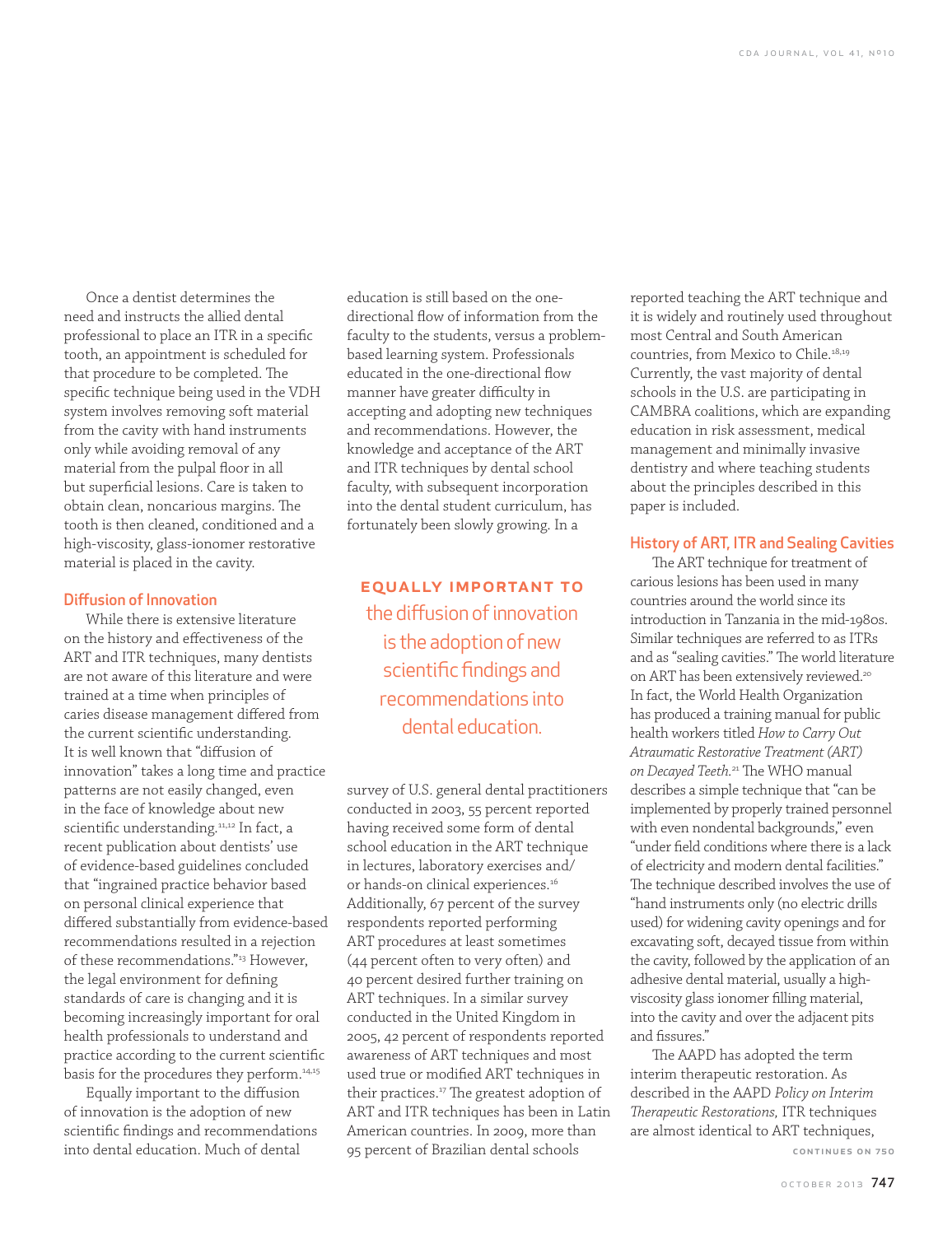#### continued from 747

but the stated purpose of the new name is to emphasize the provisional nature of the restoration.<sup>6</sup> The primary technique difference in the AAPD ITR description is the "removal of caries using hand or *slowspeed rotary instruments."*

Because the ART technique has been widely used in third-world countries, usually in less than optimal conditions, it has been considered by some to be inferior to conventional dental restorative techniques. However, there is substantial and ever-increasing evidence that in certain situations, the techniques used in ART or ITR produce equal, or in some cases superior, outcomes compared to those produced by conventional restorative techniques. The remainder of this paper will describe this evidence and the scientific basis for concluding that these techniques should have an important role in management of dental caries disease.

Traditional approaches to the restoration of caries lesions in teeth require that clearly defined preparations be created within a tooth, as well as the complete removal of decay. These techniques often sacrifice healthy tooth structure in an effort to provide adequate retention when using nonadhesive materials such as amalgam. As material science has developed, the use of bonded composite and glass ionomer restorative materials have given dentistry new and improved ways to restore teeth with greater conservation of healthy structure.<sup>22</sup>

As our understanding of the pathogenesis of caries disease has increased, the methods in which dentistry treats caries lesions has also shifted. It has become clear that the caries disease process is caused by an ecological shift in the oral biofilm from beneficial to acidogenic bacterial

species. The resultant demineralization of enamel and dentin results in active decay. By reversing, or limiting the extent of salivary pH changes, teeth can be stabilized, and even remineralized.<sup>23</sup> Through use of conservative techniques and contemporary materials such as glass ionomers, it is possible to maintain healthy tooth structure, limit the risk of pulpal exposure and seal the cavity from the nutrient supplies needed by the acidogenic bacteria as part of an overall caries risk reduction strategy.

by reversing, or limiting the extent of salivary pH changes, teeth can be stabilized, and even remineralized.

Glass ionomer restorations, introduced roughly 40 years ago, adhere to enamel and dentin primarily via calcium bonds to the mineral content of tooth structure. This provides an adaptive seal closely matched to a tooth's coefficient of expansion and contraction. Because of its unique chemistry, glass ionomer materials are most effective when placed in a wet environment, which promotes a strong chemical bond to both enamel and dentin. In addition, glass ionomer materials release fluoride into the surrounding tooth structure as a rechargeable fluoride reservoir.<sup>24,25</sup> Because of the strong chemical bond of glass ionomer materials to both enamel and dentin, and because of the fluoride release, glass ionomer materials can

stop, or at least limit, the activity of caries-causing acidogenic bacteria by depriving the bacteria of their nutrient supply and by the antimicrobial effect of fluoride.<sup>26</sup> The fluoride release also remineralizes and strengthens the surrounding tooth structure and helps to prevent recurrent decay.

Numerous studies and systematic reviews have been carried out to evaluate the ability of glass ionomer restorations to stabilize caries lesion activity, how they affect pulpal and periapical tissues, and what this may mean to a patient's experience in receiving interim care. The clinical research demonstrates favorable safety and effectiveness when conservative, partial caries removal is used versus complete caries removal as advocated by traditional restorative techniques. Additionally, conservative approaches followed by bondable restorations show diminished bacterial loads and evidence that partially excavated teeth do not have higher restoration failure rates.27,28,29,30 In a 2013 study by Schwendicke et al., a systematic review of 1,257 patients and 1,628 teeth examined the effects of complete versus incomplete decay removal before restoration placement.<sup>31</sup> The authors evaluated the risk of pulpal exposure, post operative pulpal symptoms, restoration failure and caries progression. Although the risk of restoration failure appeared similar for complete versus incomplete decay removal, there were significant risk reductions for pulpal exposure and pulpal symptoms in the incomplete decay removal group. There was also not enough evidence to conclude that one technique was superior to the other in reducing caries progression. In a systematic review by Ricketts et al., 934 patients and 1,375 teeth were included in the study.32 A comparison of complete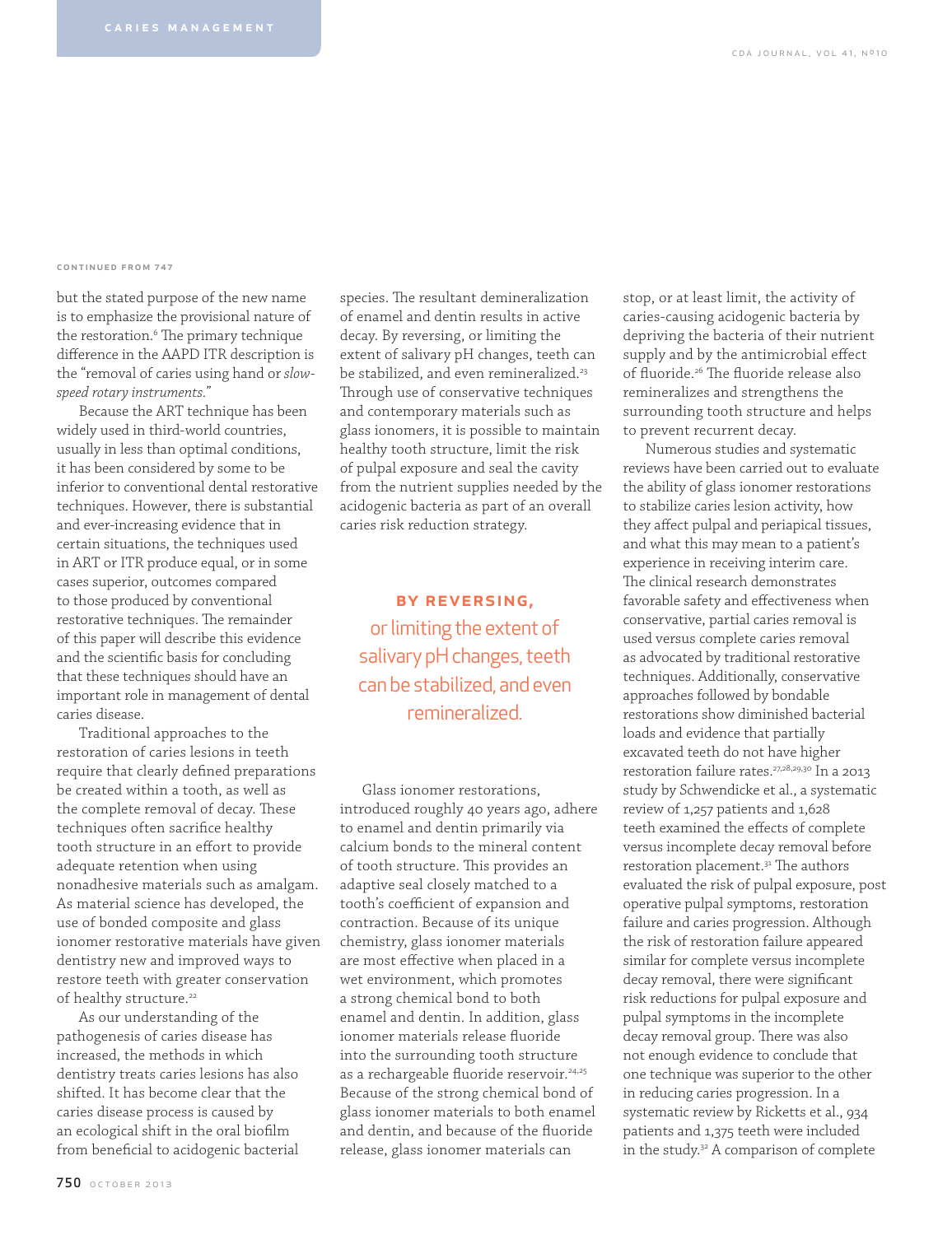caries excavation versus partial caries excavation was completed using a variety of bonded and conventional restorations. Pulpal exposure occurred in 22 percent of the teeth treated with complete caries excavation versus only 5 percent in teeth treated with partial caries excavation. Positive postoperative signs and symptoms at one-year follow-up occurred in 5 percent of teeth that had complete caries removal versus only 1.3 percent for partially excavated teeth. Failure of the restoration occurred in 6 percent of completely excavated teeth versus 2 percent for the partially excavated teeth.

Although the conservative approach of the ART, and ITR, technique was developed for patients experiencing barriers in accessing basic oral health care, other beneficial effects have been reported. Studies show that dental fear and anxiety affect roughly 10 percent to 20 percent of the U.S. population, resulting in disease progression, lost work and school hours and diminished quality of life.33,34 Of all of the procedures in dentistry, fear of the sight and feel of a needle produces the most fear.35 Because ART procedures, and ITR in the VDH, are done without the use of a drill or anesthetic, these procedures produce less pain and anxiety than conventional restorations. This has been verified in a systematic review by Carvalho that concluded that ART promotes less pain and discomfort for patients, even though the procedure is performed with no anesthesia, contributing to a reduction of anxiety and fear during the dental treatment.36 This data leads to the conclusion that it is advantageous to provide these procedures to young children and those with dental fear as well as other patients in an effort to desensitize them to the dental experience.

# **Conclusions**

Pacific has developed and is demonstrating the VDH system. The VDH uses dentists working with allied dental professionals in geographically distributed, telehealth connected teams to bring oral health to traditionally underserved people across California. In addition to collecting diagnostic information, delivering health promotion and prevention education, performing preventive procedures and providing case management services, allied professionals in the VDH system are trained to place ITRs under the general supervision of dentists.

The technique used to place ITRs in the VDH system is similar to what has been described in the extensive literature on ART. Although first described as a technique suited for countries where dental care is delivered in less than optimal conditions, there is substantial, increasing evidence that in certain situations the techniques used in ART or ITR produce equal, or in some cases superior, outcomes compared to the outcomes produced by conventional restorative techniques. The ITR technique does not require the removal of all caries infected tooth structure, can stop the progress of decay and can restore function and esthetics while producing fewer pulpal symptoms, less pain and less anxiety than conventional restorative techniques. When used with children and adults who do not access the traditional dental care system in the VDH system, this technique can keep caries from progressing while allowing dentists to monitor the tooth and make further treatment decisions. It is a valuable adjunct to the VDH system and a technique with increasing utility in traditional dental settings.

#### **REFERENCES**

1. Glassman P, Harrington M, Namakian M, Subar P. The Virtual Dental Home: Bringing Oral Health to Vulnerable and Underserved Populations. *J Calif Dent Assoc* 2012: 40(7)569- 577.

2. Budenz A, Subar P. Community-based Prevention and Early Intervention Strategies. *J Calif Dent Assoc* 2012:40(7):597-603. 3. U.S. Department of Health and Human Services. *Oral Health in America*: A Report of the Surgeon General. Rockville, MD: U.S. Department of Health and Human Services, National Institute of Dental and Craniofacial Research, National Institutes of Health, 2000.

4. The Institute of Medicine. *Advancing Oral Health in America*. 2011. The National Academies Press. Washington D.C. 5. The Institute of Medicine and the National Research Council. Improving access to oral health care for vulnerable and underserved populations. 2011. The National Academies Press. Washington D.C.

6. American Academy of Pediatric Dentistry. Policy on Interim Therapeutic Restorations (ITR). Adopted 2001. Revised 2004, 2008. www.aapd.org/media/Policies\_Guidelines/P\_ITR.pdf. Accessed Jan. 15, 2012.

7. California Office of Statewide Planning and Development. Health Workforce Pilot Project Program. www.oshpd.ca.gov/ hwdd/HWPP.html. Accessed Jan. 15, 2012.

8. California Office of Statewide Planning and Development. Health Workforce Pilot Project Application #172. www.oshpd. ca.gov/hwdd/pdfs/HWPP/Abstract\_HMPP172.pdf. Accessed Jan. 15, 2012.

9. California Business and Professions Code Section 1741(c). 10. California Business and Professions Code Section 1902(d). 11. Berwick DM. Disseminating Innovations in Health Care. *J Am Dent Assoc* 2003;289(15):1969-1975.

12. Cain M, Mittman R, Diffusion of Innovation in Health Care. California Health Care Foundation. 2002.

13. O'Donnell JA, Modesto A, Oakley M, et al. Sealants and dental caries insight into dentists' behaviors regarding implementation of clinical practice recommendations. *J Am Dent Assoc* 2013;144(4):e24-e30.

14. Niederman R, Richards D, Brands W. The changing standard of care. *J Am Dent Assoc* 2012;143(5):434-437. 15. Ambrogi R. California Takes a Giant Step Towards Daubert. BullsEye Blog. Dec. 18, 2012. www.ims-expertservices.com/ blog/2012/california-takes-step-towards-daubert. Accessed May 27, 2013.

16. Seale NS, Casamassimo PS. Access to dental care for children in the United States: A survey of general practitioners. *J Am Dent Assoc* 2003;134(12):1630-1640. 17. Burke FJT, McHugh S, Shaw L, et al. U.K. dentists' attitudes and behavior toward atraumatic restorative treatment for primary teeth. *Br Dent J* 2005;199(6):365-369. 18. Navarro MF, Modena KC, Freitas MCC, Fagundes TC. Transferring ART research into education in Brazil. *J Appl Oral* 

*Sci* 2009;17(sp. issue):99-105. 19. Ruiz O, Frencken JE. ART integration in oral health care systems in Latin American countries as perceived by directors of oral health. *J Appl Oral Sci* 2009;17(sp. issue):106-113. 20. Frencken JE, Leal SC, Navarro MF. Twenty-five-year atraumatic restorative treatment (ART) approach: a comprehensive overview. *Clin Oral Investig* 2012;16(5):1337-46. 21. Momand P, Stjernswärd J. *How to carry out atraumatic*